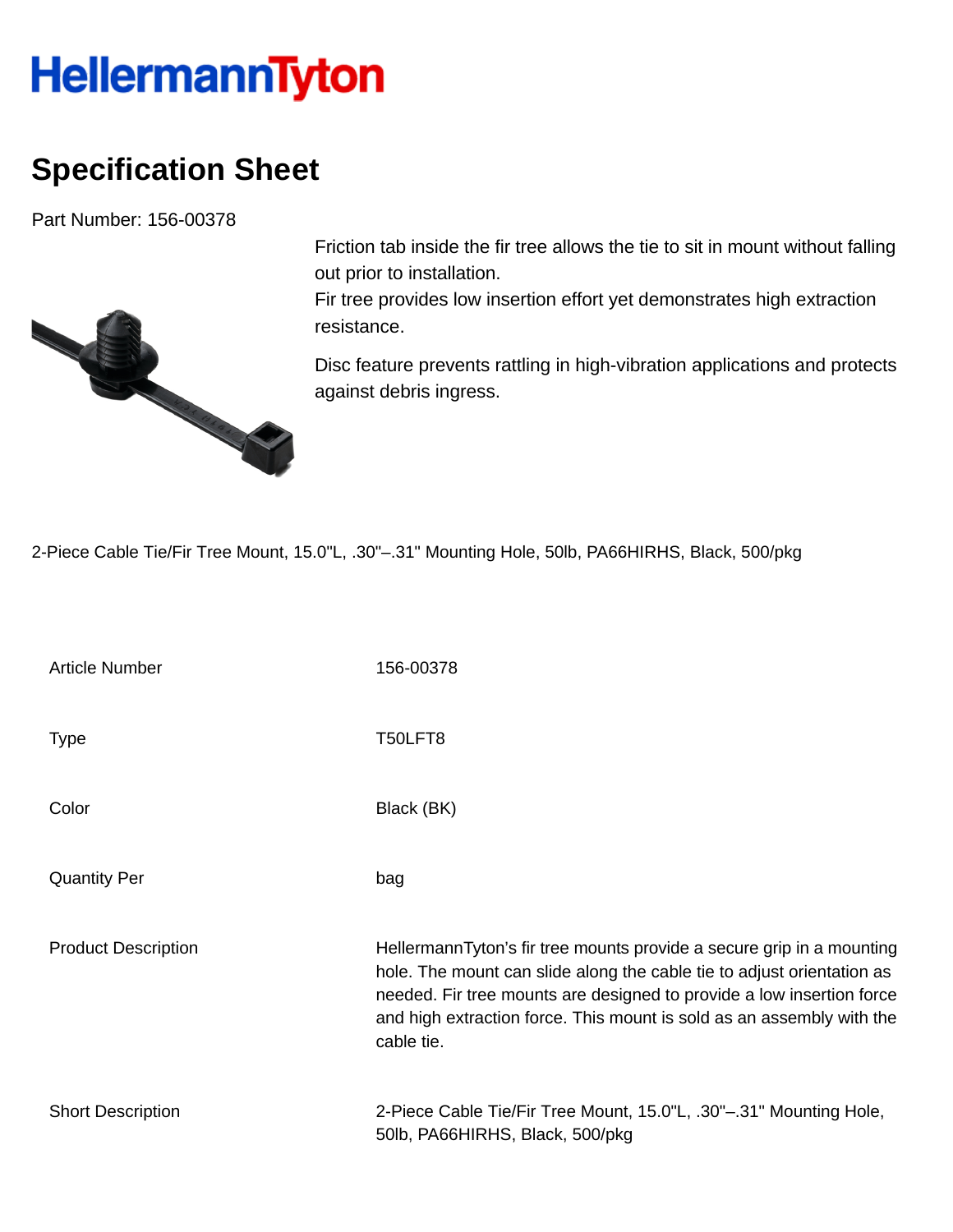| Minimum Tensile Strength (Imperial)   | 50.0                   |
|---------------------------------------|------------------------|
| Minimum Tensile Strength (Metric)     | 225                    |
| Length L (Imperial)                   | 15.0                   |
| Length L (Metric)                     | 380.0                  |
| <b>Fixation Method</b>                | <b>Fir Tree</b>        |
| <b>Identification Plate Position</b>  | none                   |
| <b>Tie Closure</b>                    | plastic pawl           |
| Variant                               | <b>Inside Serrated</b> |
| Width W (Imperial)                    | 0.19                   |
| Width W (Metric)                      | 4.7                    |
| <b>Bundle Diameter Min (Imperial)</b> | 0.16                   |
| <b>Bundle Diameter Min (Metric)</b>   | 4.0                    |
| <b>Bundle Diameter Max (Imperial)</b> | 4.2                    |
| <b>Bundle Diameter Max (Metric)</b>   | 105.0                  |
| Height H (Imperial)                   | .05                    |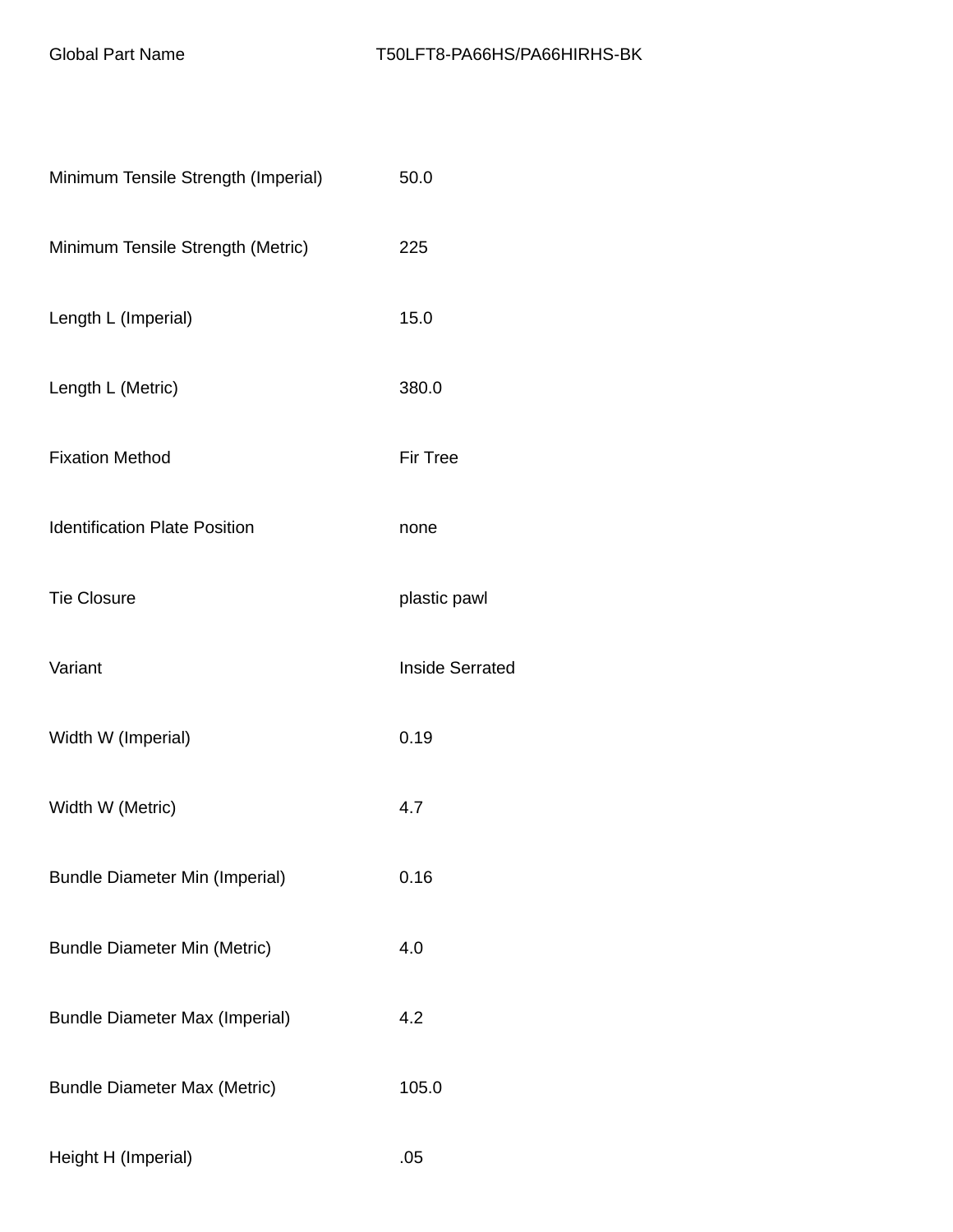| Height H (Metric)                       | 1.20           |
|-----------------------------------------|----------------|
| Panel Thickness Min (Imperial)          | 0.031          |
| Panel Thickness Max (Imperial)          | 0.197          |
| Panel Thickness Min (Metric)            | 0.8            |
| Panel Thickness Max (Metric)            | 5.0            |
| Mounting Hole Diameter D (Imperial)     | $0.3 - 0.31$   |
| Mounting Hole Diameter D (Metric)       | $7.7 - 8.0$ mm |
| Mounting Hole Diameter D Min (Imperial) | 0.3            |
| Mounting Hole Diameter D Max (Imperial) | 0.31           |
| Mounting Hole Diameter D Max (Metric)   | 8.0            |
| Disc Diameter (Metric)                  | 16.0           |
| Disc Diameter (Imperial)                | 0.6            |

| Material                  | Polyamide 6.6 heat stabilized (PA66HS) Polyamide 6.6, high impact<br>modified, heat stabilized (PA66HIRHS) |
|---------------------------|------------------------------------------------------------------------------------------------------------|
| <b>Material Shortcut</b>  | PA66HS PA66HIRHS                                                                                           |
| <b>Material Cable Tie</b> | Polyamide 6.6 heat stabilized (PA66HS)                                                                     |